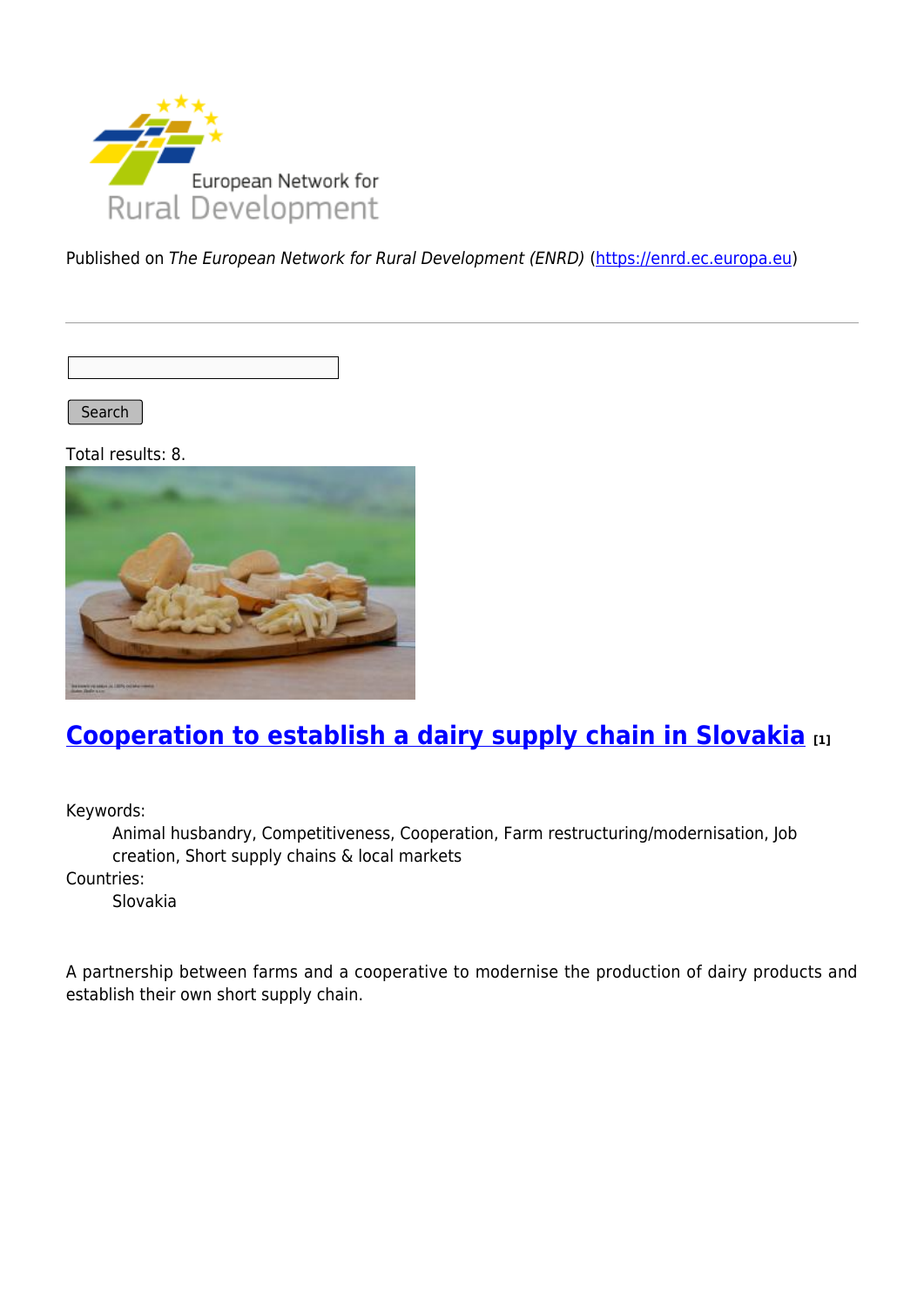

# **[Pecivarne Liptovsky Hradok Ltd. – Confectionary](https://enrd.ec.europa.eu/projects-practice/pecivarne-liptovsky-hradok-ltd-confectionary-manufacturer-invests-modern_en) [manufacturer invests in modern production equipment](https://enrd.ec.europa.eu/projects-practice/pecivarne-liptovsky-hradok-ltd-confectionary-manufacturer-invests-modern_en) [2]**

Keywords:

Competitiveness, Entrepreneurship, Job creation, Product quality, Rural business Countries:

Slovakia

A Slovakian company with a long history of manufacturing confectionery products benefited from Rural Development Programme support to modernise its equipment and production processes.



## **[Wilkin & Sons - Water Efficiency](https://enrd.ec.europa.eu/projects-practice/wilkin-sons-water-efficiency_en) [3]**

Keywords:

Entrepreneurship, Environmental protection, Irrigation, Job creation, Water management Countries:

United Kingdom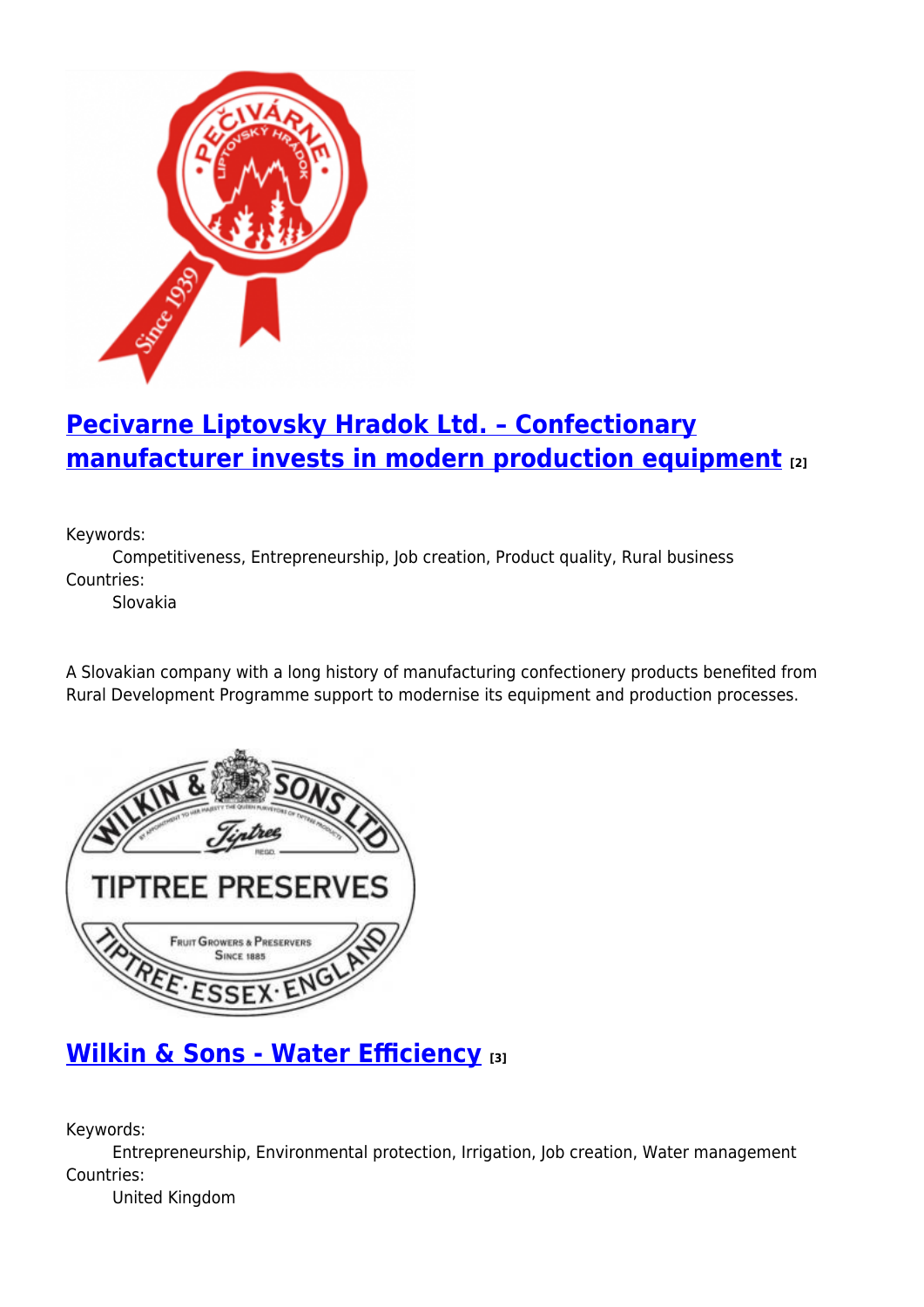A leading manufacturer of conserves and jams used RDP support to increase its winter water storage capacity for use during the summer dry months.



## **[Reducing energy costs for irrigation](https://enrd.ec.europa.eu/projects-practice/reducing-energy-costs-irrigation_en) [4]**

Keywords:

Agriculture, Energy efficiency, Irrigation, Producer groups, Renewable energy, Sustainability Countries:

Spain

Expanding a water reservoir and installing a solar farm to reduce the energy costs of irrigation.



## **[Introducing a new technology for innovative processing of](https://enrd.ec.europa.eu/projects-practice/introducing-new-technology-innovative-processing-soybean_en) [soybean](https://enrd.ec.europa.eu/projects-practice/introducing-new-technology-innovative-processing-soybean_en) [5]**

Keywords:

Agriculture, Bioeconomy, Entrepreneurship, Innovation, Job creation, Product quality Countries: Slovakia

Support from the rural development programme was used to establish an innovative production of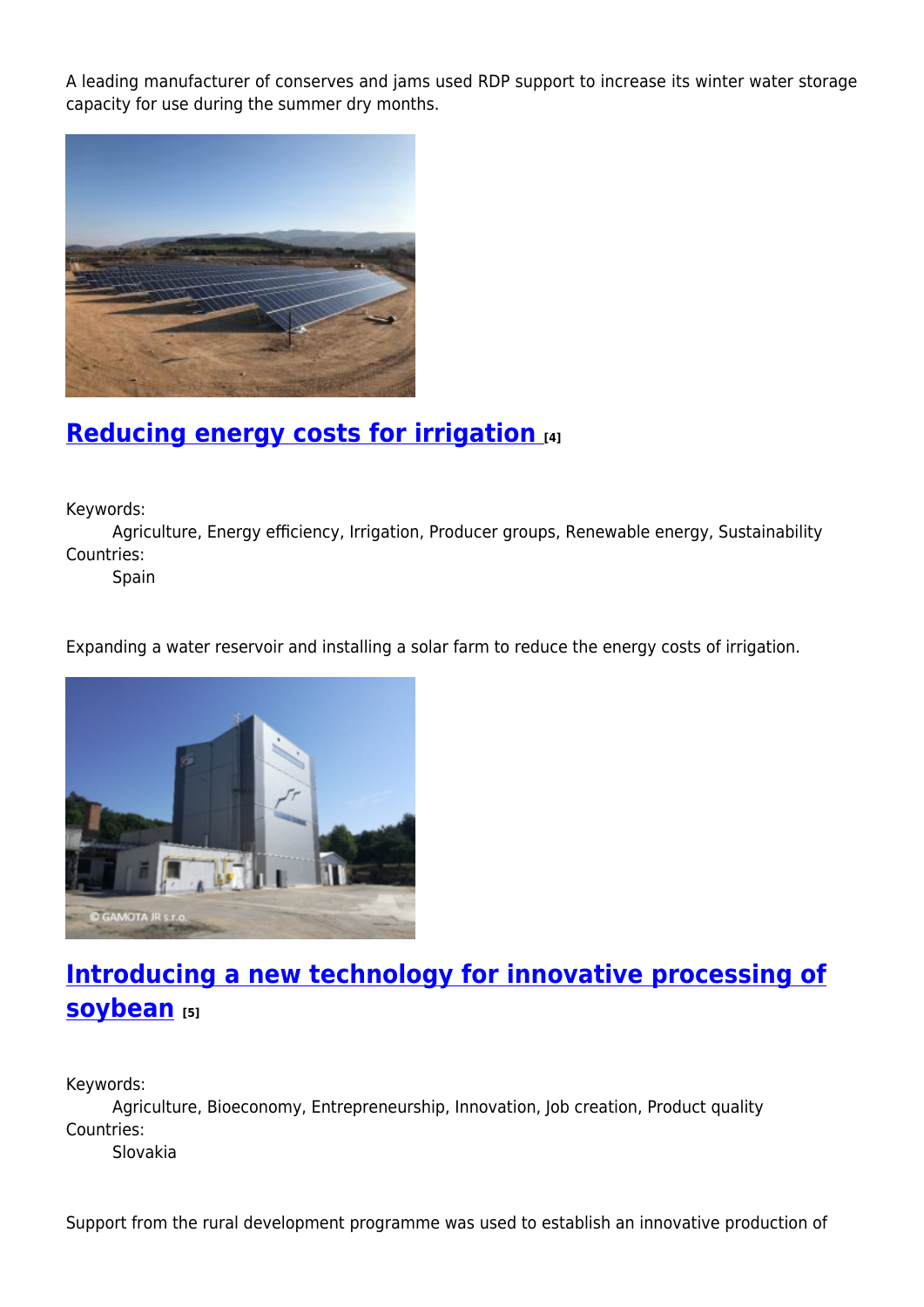GMO-free soybean oil products of superior quality.



## **[Restoring a historic chateau to create a modern winery](https://enrd.ec.europa.eu/projects-practice/restoring-historic-chateau-create-modern-winery_en) [6]**

Keywords:

Competitiveness, Entrepreneurship, Food & Drink, Job creation, Product quality, Tourism Countries:

Slovakia

A historic Chateau was restored to its initial state and turned into one of the most modern wineproducing facilities in Slovakia.



## **[Bakery Hrinova – Investments to increase the](https://enrd.ec.europa.eu/projects-practice/bakery-hrinova-investments-increase-competitiveness-bakery-business_en) [competitiveness of a bakery business](https://enrd.ec.europa.eu/projects-practice/bakery-hrinova-investments-increase-competitiveness-bakery-business_en) [7]**

Keywords:

Added value, Competitiveness, Entrepreneurship, Job creation, Product quality Countries:

Slovakia

The Slovakian rural development programme supported a high-quality bakery business in its efforts to increase production capacity and profitability.